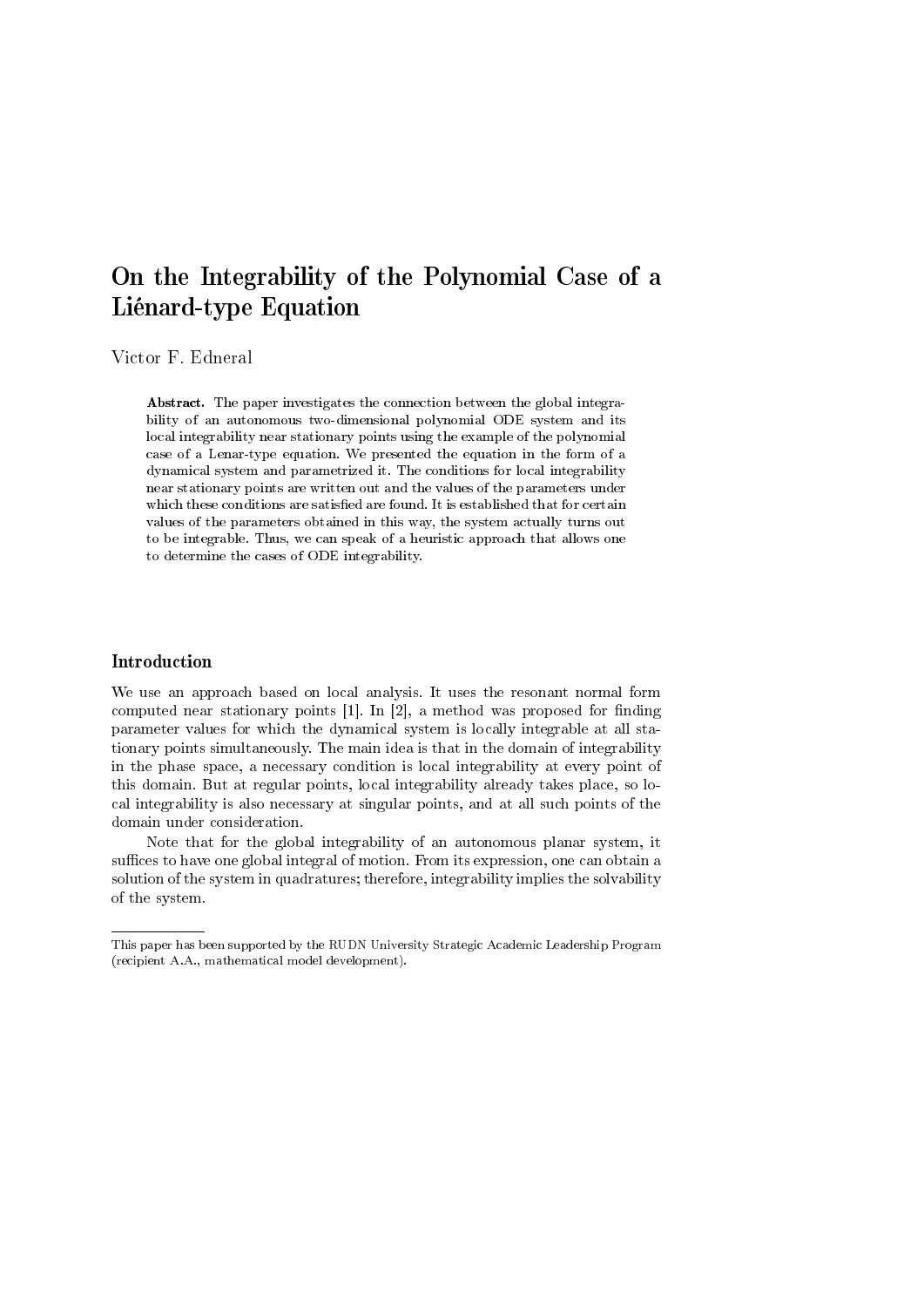# Problem

We will check our method on the example of the Liénard-like equation

$$
\ddot{x} = f(x)\dot{x} + g(x),\tag{1}
$$

Here we assume that  $f(x)$  and  $g(x)$  are polynomials. Usually, the Linard equation assumes that  $f(x)$  is an even function and  $g(x)$  is an odd function [3]. We do not assume a certain parity for them, so we are talking about the Linard-type equation.

Equation (1) is equivalent to the dynamical system

$$
\begin{aligned} \dot{x} &= y, \\ \dot{y} &= (a_0 + a_1 x) \, y + b_1 x + b_2 x^2 + b_3 x^3, \end{aligned} \tag{2}
$$

here x and y are functions in time and parameters  $a_0, a_1, b_1, b_2, b_3$  are real.

The problem is to construct the first integrals of system  $(2)$ .

#### Method

Note that for the global integrability of an autonomous planar system, it suffices to have one global integral of motion. From its expression, one can obtain a solution of the system in quadratures; therefore, integrability implies the solvability of the system. The main task of the method under discussion is to find conditions on the parameters of the system under which the system is locally integrable near its stationary points. Local integrability means the presence of a sufficient number (one for an autonomous flat system) of local integrals at each point of the region under study, including the corresponding stationary points. Local integrals may be different for each point of this region of the phase space, but for the existence of a global integral, local integrals must exist for the desired values of the parameters at all fixed points. This is a necessary condition. In papers  $[1]$  the algebraic condition of local integrability is written out. This is the so-called A condition. This condition is satisfied at all regular points, but it is nontrivial at stationary points.

First, we look for sets of parameters under which the condition  $A$  is satisfied at the fixed point of the system at the origin  $(2)$ . We solve the corresponding systems of algebraic equations with respect to the parameters  $a_0, a_1, b_1, b_2, b_3$  and check the integrability at other stationary points for each found set of parameters. "Good" sets of parameters are good candidates for the existence of a single function for all points - the first integral. These integrals are sought by the method described below.

### Conditions of the Integrability

The condition  $\bf{A}$  is some infinite sequence of polynomial equations with respect to the coefficients of the system. Each of the stationary points has its own system of equations. But the normal form has a non-trivial form only in the resonant case.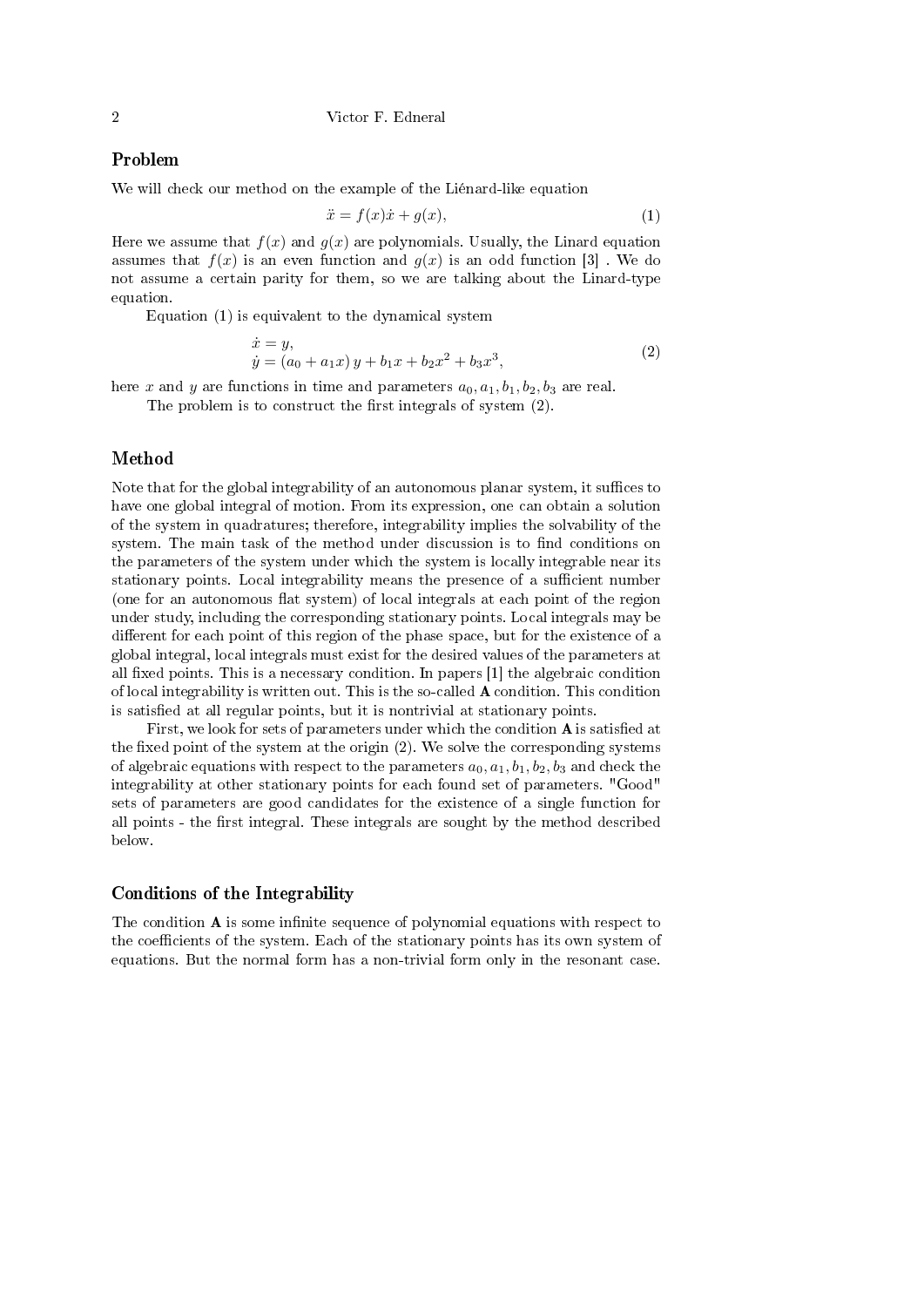On the Integrability of the Polynomial Case of a Liénard-type Equation  $1 \quad 3$ 

This means that we can only use our method if the eigenvalues of the linear part of the system (2) refer as integers. We restrict our study to this case for now. A possible condition for these eigenvalues to be related as  $1 : M$  and have opposite signs (the resonance case) is the relation

$$
a_0 - \sqrt{a_0^2 + 4b_1} = -M\left(a_0 + \sqrt{a_0^2 + 4b_1}\right).
$$

We choose the "resonance" restriction on parameters in the form

$$
b_1 = \frac{a_0^2 M}{(M-1)^2}.
$$
\n(3)

From the A condition, we constructed three equations for the system parameters  $a_0, a_1, b_2, b_3$  for the  $(1 : 2), (1 : 3)$  and  $(1 : 4)$  resonances, i.e. for  $M = 2, 3, 4$ . Here is the first of three equations for  $M = 2$  as an example

$$
a_0^3\left(2a_1^3 - 29a_1b_3\right) + a_0^2b_2\left(26a_1^2 + 43b_3\right) + 13a_0a_1b_2^2 - 11b_2^3 = 0.
$$

#### Results

For the case with resonance  $M = 2$  the solutions of the corresponding algebraic system calculated by the MATHEMATICA-11 system are

1) 
$$
\{a_0 \to 0, b_2 \to 0\},
$$
  
\n2)  $\{b_2 \to -a_0 a_1, b_3 \to 0\},$   
\n3)  $\{b_2 \to -4a_0 a_1/7, b_3 \to -6/49 a_1^2\},$   
\n4)  $\{b_2 \to -a_0 a_1/3, b_3 \to -a_1^2/9\},$   
\n5)  $\{b_2 \to 3a_0 a_1, b_3 \to a_1^2\},$   
\n6)  $\{a_1 \to 0, b_2 \to 0, b_3 \to 0\}.$  (4)

Here  $b_1 \rightarrow 2a_0^2$  for  $M = 2$ . At these sets of parameters we checked the integrability condition at other stationary points of (2).

The autonomous system of the second order $(2)$  can be rewrite as the first order non-autunomous equation

$$
dy(x)/dx = [(a_0 + a_1x) y(x) + b_1x + b_2x^2 + b_3x^3]/y(x)
$$
  
or  

$$
dx(y)/dy = x(y)/[(a_0 + a_1x(y)) y + b_1x(y) + b_2x(y)^2 + b_3x(y)^3].
$$
 (5)

After this rewrite, we tried to solve such equations with each of the parameter sets (4) using the MATHEMATIC-11 solver. We have found solutions for sets 2), 4), 5) and 6) in the implicit form of  $F(y(x), x, C) = 0$ . We then expressed the constant C as a function in  $x, y(x)$  and replaced these variables with  $x(t)$  and  $y(t)$ . Thus, we obtain integrals of motion. The resulting integrals can be verified by direct calculation of the time derivative along the system.